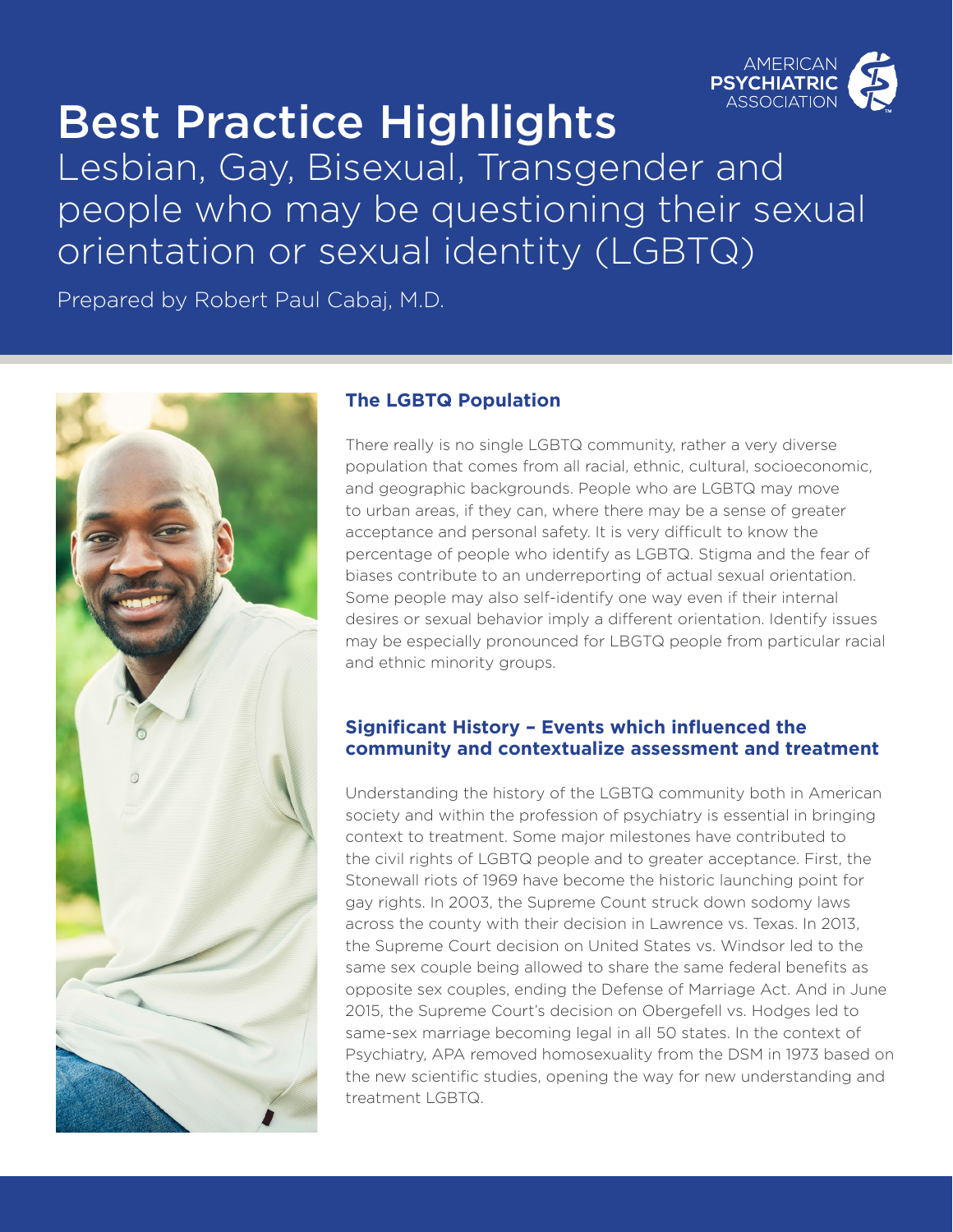| <b>LGBT and the DSM</b>    |                                                                                                                                                                                              |
|----------------------------|----------------------------------------------------------------------------------------------------------------------------------------------------------------------------------------------|
| <b>DSM-I</b><br>(1952)     | Homosexuality is listed as a sociopathic personality<br>disturbance                                                                                                                          |
| <b>DSM-II</b><br>(1968)    | Homosexuality continues to be listed as a mental disorder                                                                                                                                    |
| <b>DSM-II</b><br>(1974)    | Homosexuality is no longer listed as a category of disorder.<br>The diagnosis is replaced with the category of "sexual<br>orientation disturbance"                                           |
| <b>DSM-III</b><br>(1980)   | The diagnosis of ego-dystonic homosexuality replaces the<br>DSM-II category of "sexual orientation disturbance."<br>Introduces gender identity disorder.                                     |
| <b>DSM-III-R</b><br>(1987) | Ego-dystonic homosexuality is removed and replaced<br>by "sexual disorder not otherwise specified," which can<br>include "persistent and marked distress about one's sexual<br>orientation." |
| <b>DSM-V</b>               | Includes a separate, non-mental disorder diagnoses of<br>gender dysphoria to describer people who experience<br>significant distress with the sex and gender they were<br>assigned at birth  |

# **Stigma and Risk Factors**

Despite advances in LGBTQ rights and acceptance, stigma, both internal and external, continues to be the greatest problem facing sexual and gender minorities. Internally, Many LGBTQ people develop an internalized homophobia that can contribute to problems with self-acceptance, anxiety, depression, difficulty forming intimate relationships, and being open about what sexual orientation or gender identity one actually has. Externally, stigma may be exhibited by the surrounding society and even from within the LGBTQ community. For example, some gay and lesbian people have a difficult time accepting bisexuals. Transgender people have been excluded from some gay organizations, and are only recently received more notice and acceptance throughout the country.

Additionally, most LGBTQ people are not raised by people who identify as LGBTQ. Accordingly, they might not have the ability to seek support from parents or peers who may understand these struggles.

#### **Fast Facts**



# 38-65%

of transgender individuals experience suicidal ideation.



# 19 Million

of Americans report that they have engaged in same-sex sexual behavior



Increased likelihood that lesbian and bisexual women will have a substance use disorder, compared to heterosexual women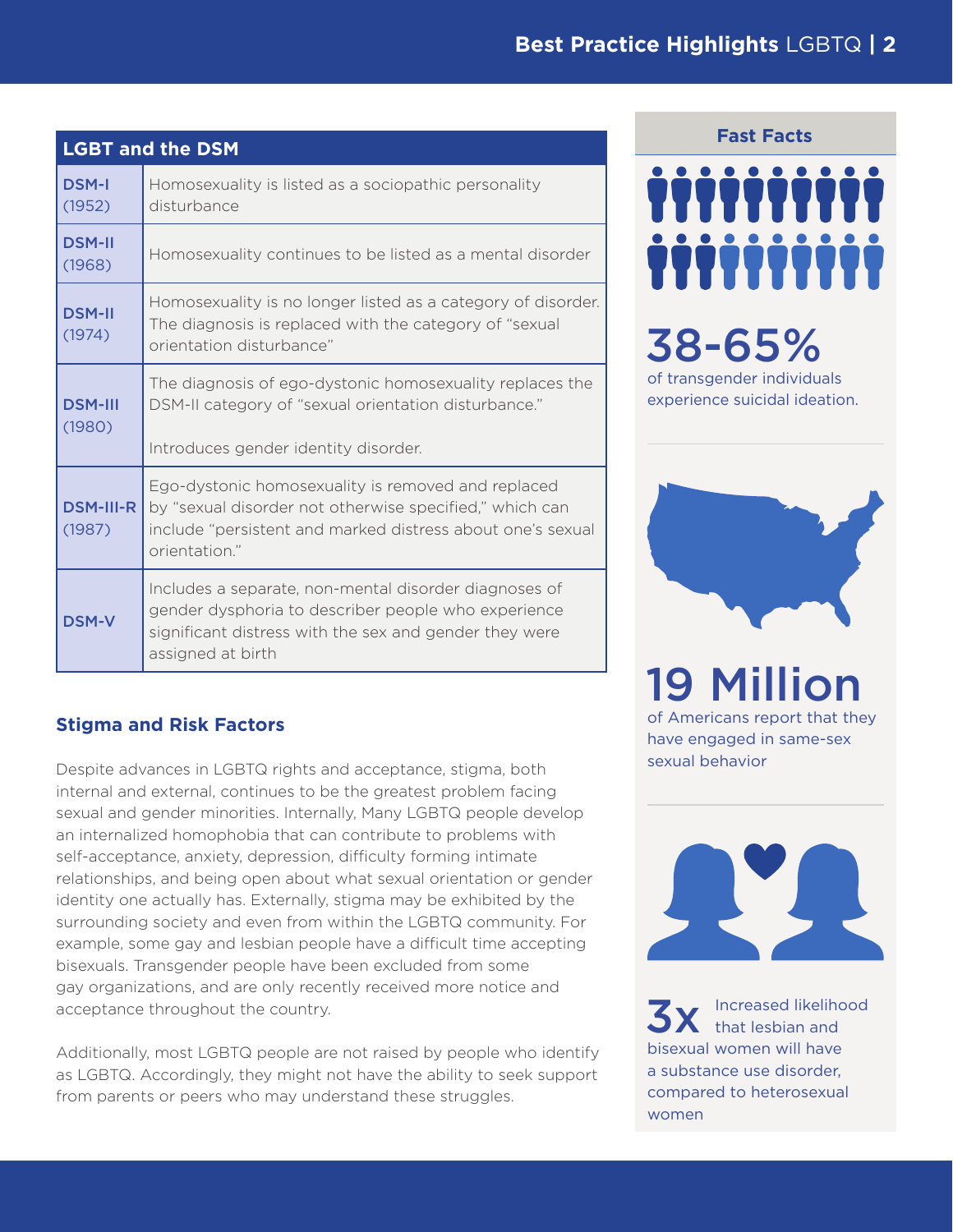## **Gender and Sexuality Assessment Tool**



#### **Four Realms of Assessment**



Source: The Massachusetts General Hospital Textbook on Diversity and Cultural Sensitivity in Mental Health.

LGBTQ persons who struggle with higher rates of anxiety, affective disorder related conditions, and substance use disorders most likely have struggled with stigma and the coming out and self-acceptance process. Alarmingly, LGBTQ people also have a nearly three time higher risk of suicide or suicidal behavior. LGBTQ people also face disparities in the physical medical context, including increased tobacco use, HIV and AIDS, and weight-related problems.

LGBTQ people are also at greater risk for discrimination, verbal abuse, physical assaults and violence, and perhaps even childhood sexual abuse. Though legal protections have been increasing dramatically, many places do not protect sexual or gender minorities in the workplace, housing, or access to health care. Fears of potential discrimination contribute to some LGBTQ people not seeking the help they need—medically or psychiatrically—in a timely manner if at all. Studies have shown that many are afraid to be open about their sexual orientation or feelings with their mental health providers.

#### **Best Practices**

I recommend the following "best-practices" for your work with LGBTQ patients:

- 1. With new patients, create an accepting and affirming environment by not assuming sexual orientation or gender identity. Ask, "Do you have sex with men, women or both?" and "How do you identify yourself?" We should be sensitive to patients in transition, and ask both how they'd like to be addressed as well as use the appropriate pronoun.
- 2. Assess level of openness and self-acceptance; The figure to the left offers a simple visual scale to use in clinical encounters.
- 3. Be aware that there is NO basis for so-called "conversion or reparative" therapy which are unscientific attempts to change sexual orientation through shame-based efforts that result in depression, anxiety, and increased suicidality. All major health groups condemn such attempts. Refer to the APA's position statement on therapies focused on attempts to change sexual orientation for more information.
- 4. Be aware that families can be helped to accept their gay or lesbian children and that in turn leads to greatly reduced suicidality and anxiety in such youth given the risk of suicide, be comfortable to ask about risk and resilience factors.;